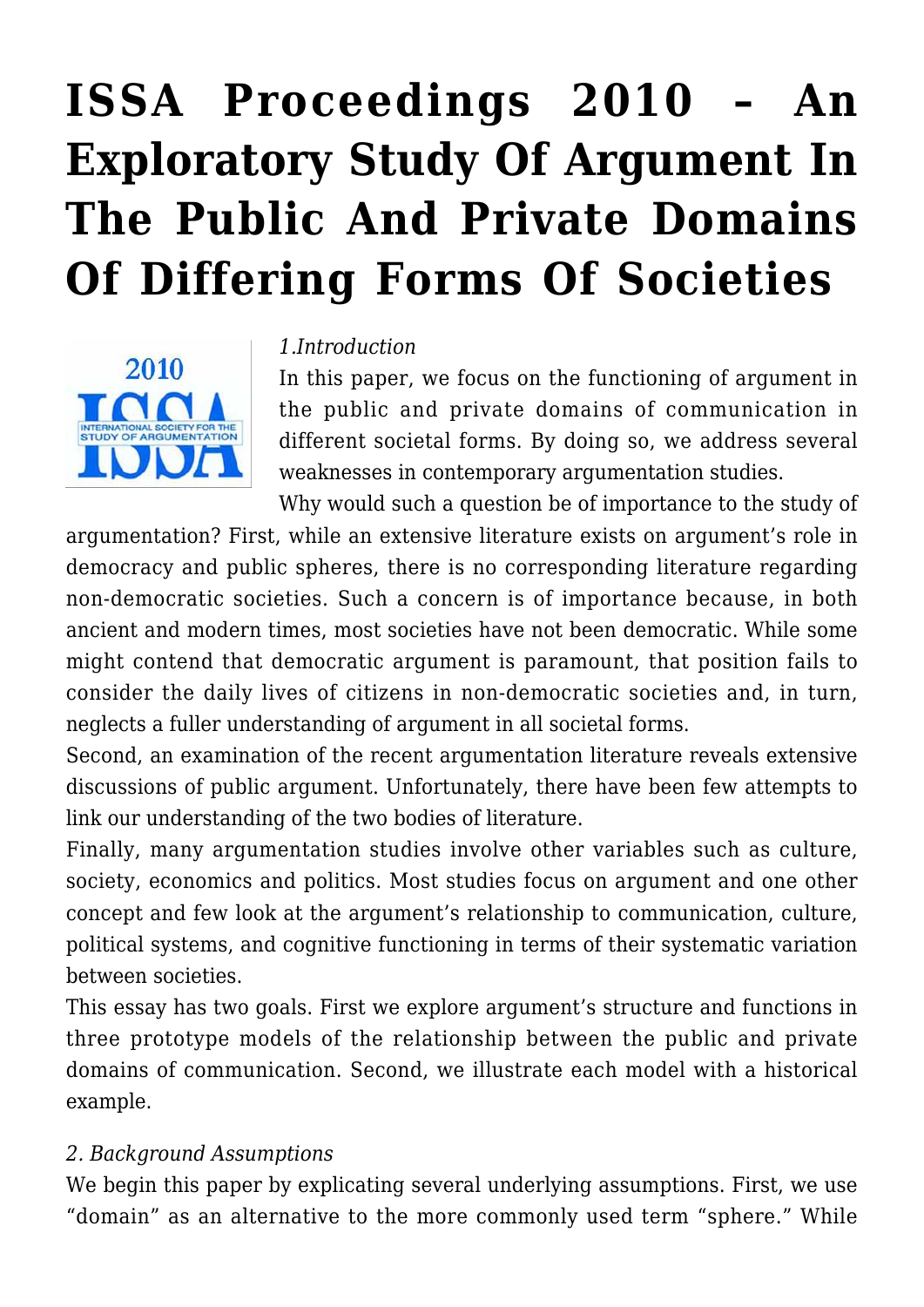dictionary definitions of the two terms are similar, the technical use of "sphere" has been narrowed by theorists such as Habermas (2006). Our use of "domain" is meant to be broader and, in so far as the public domain is concerned, encompasses the "public sphere" as well as other "public" activities.

Second, our models involve both descriptive and normative elements. Since we know little about argument in cultures different from western societies, especially those of a non-democratic nature, the descriptive study of argument needs to be prior to the normative study of argument. Once we can describe argument in a society, we can then look at what is considered to be good argument in a society and how it relates to the normative role of argument across societies.

Third, our models are conceived of as encompassing both argument, and argument $_{\text{2}}$  (O'Keefe (1977). Argument $_{\text{1}}$ , the domain of reason giving, linkages and conclusions is considered to be a fundamental dimension of all communicative messages (Hazen, 2007). On the other hand, argument $_{\textrm{\tiny{2}}}$ , controversy about points of view, is expected to be present in all models but differ in form.

## *3. The Nature of the Public and the Private*

How can we distinguish between a society's private and public domains? This subject has received little attention and has no commonly accepted distinction. This can be seen in the work of Dewey, Goffman and Arendt.

Examining the literature closely, the ideas of the public and the private are used extensively in discussions but rarely defined. Dewey (1954) distinguished between the public and the private based upon the consequences of action. Actions that have consequences only for involved parties are considered private; actions that have consequences for parties beyond those initially involved are considered public.

Goffman, writing extensively about public interaction, merely hints at their conceptual differences. Combining his comments from two works (1963; 1971), it appears that public situations involve unacquainted people and non-participants where there is a "possibility of widely available communication" while private situations focus on interactants who are acquainted and fully participate in message interaction "addressed to a particular recipient" or recipients who are the only ones "meant to receive it" (1963, p. 154). When situations exist where interactants wish to engage in private communication despite the presence of others, they utilize various mechanisms to create what Goffman calls "a conventional engagement enclosure."

Finally, Arendt (1958) presents a third position. She argues that the public realm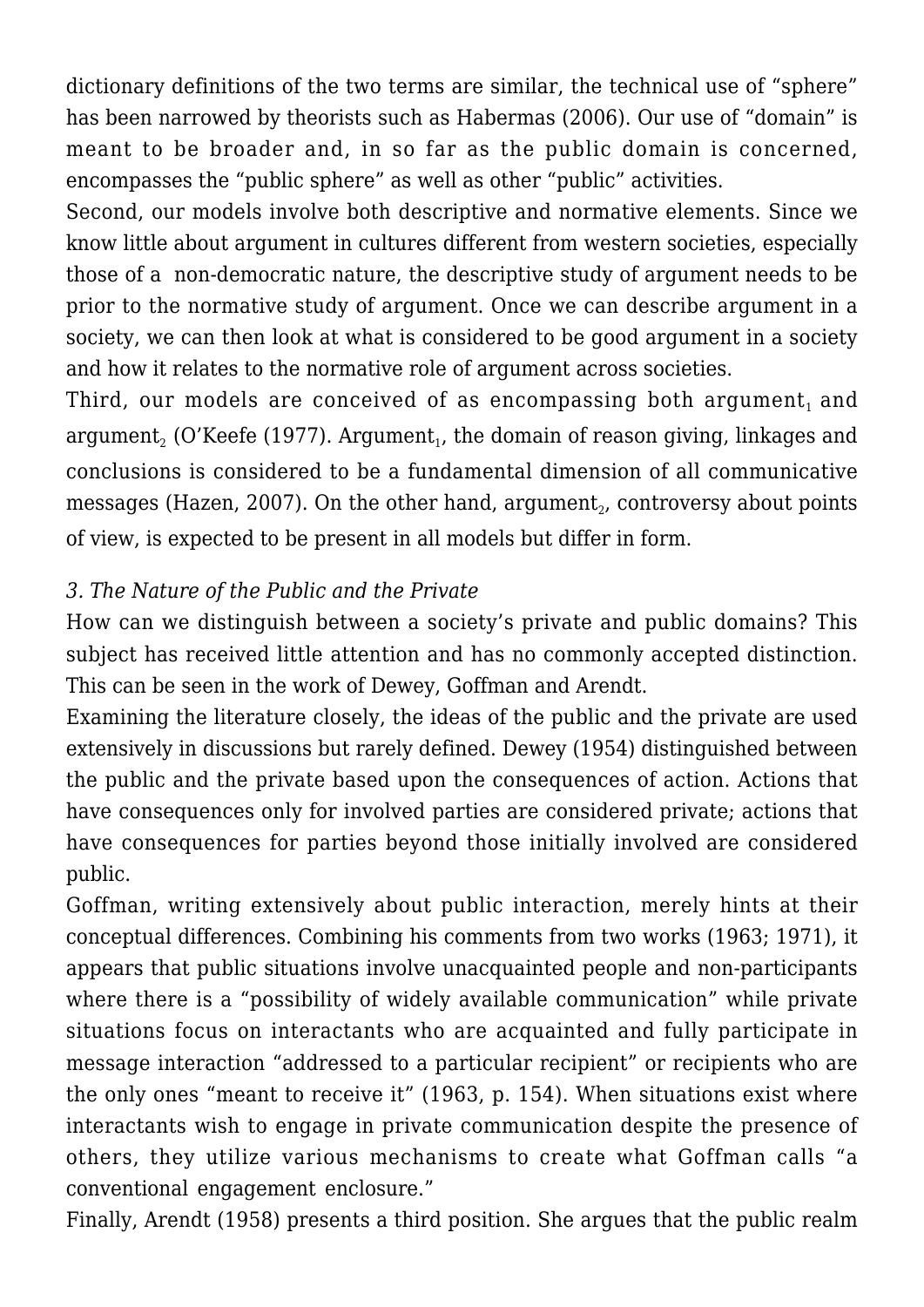involves two characteristics: 1) things that "can be seen and heard by everybody" (p. 50) and 2) the world that "is common to all of us and distinguished from our privately owned place in it" (p. 52). Her definition of the private stems from what the public is not, i.e. what is unseen and unheard by others and what is not common to all.

We will keep our distinctions simple. The public domain involves communicative efforts, which are, in theory, addressed to anyone, even though they may only be heard by a small number. The private domain is conceived of as communication that is limited to a particular person(s) and is not conceived of as being addressed to or heard by anyone else. This definition involves communicative elements of intent, message behavior and effects. While the definition may sound like it is intentional in nature, when we use the phrase "addressed to," it can be either explicit or implicit in the message behavior. When we use the phrase "heard by," it can involve either the potentiality of or actual hearing.

Finally, this distinction between domains should not be construed as absolute. We distinguish between two hypothetical states that in practice are probably, more often than not, overlapping. Furthermore, our models are not meant to be isomorphic descriptions of particular societies, but instead to portray the three most distinct ways of thinking about societies and their public and private communicative relationships.

# *4. Models of the Relationship of Argument to the Public and Private Domains of Society*

Our three models are predicated on two questions. First, in a particular society, is there a separation between the public and private domains? Second, if yes, what separation indicators in the society's discourse and operable criteria for differentiating between public and private domains can be seen? Theoretically, we expect to see sharp lines between the two domains. In practice, there probably will be some permeability between the two, even though there should be a preference for separation.

If no, what separations between the public and private domains exist and which is dominant? The criteria for determining one domain's societal dominance over the other are not totally clear. We can begin with the question of how argument works in each domain's discourse and which discourse elements surface when a conflict between the two emerges. As such, we begin by looking at what serves as argument's underlying grounds or assumptions, its ideational scaffolding, its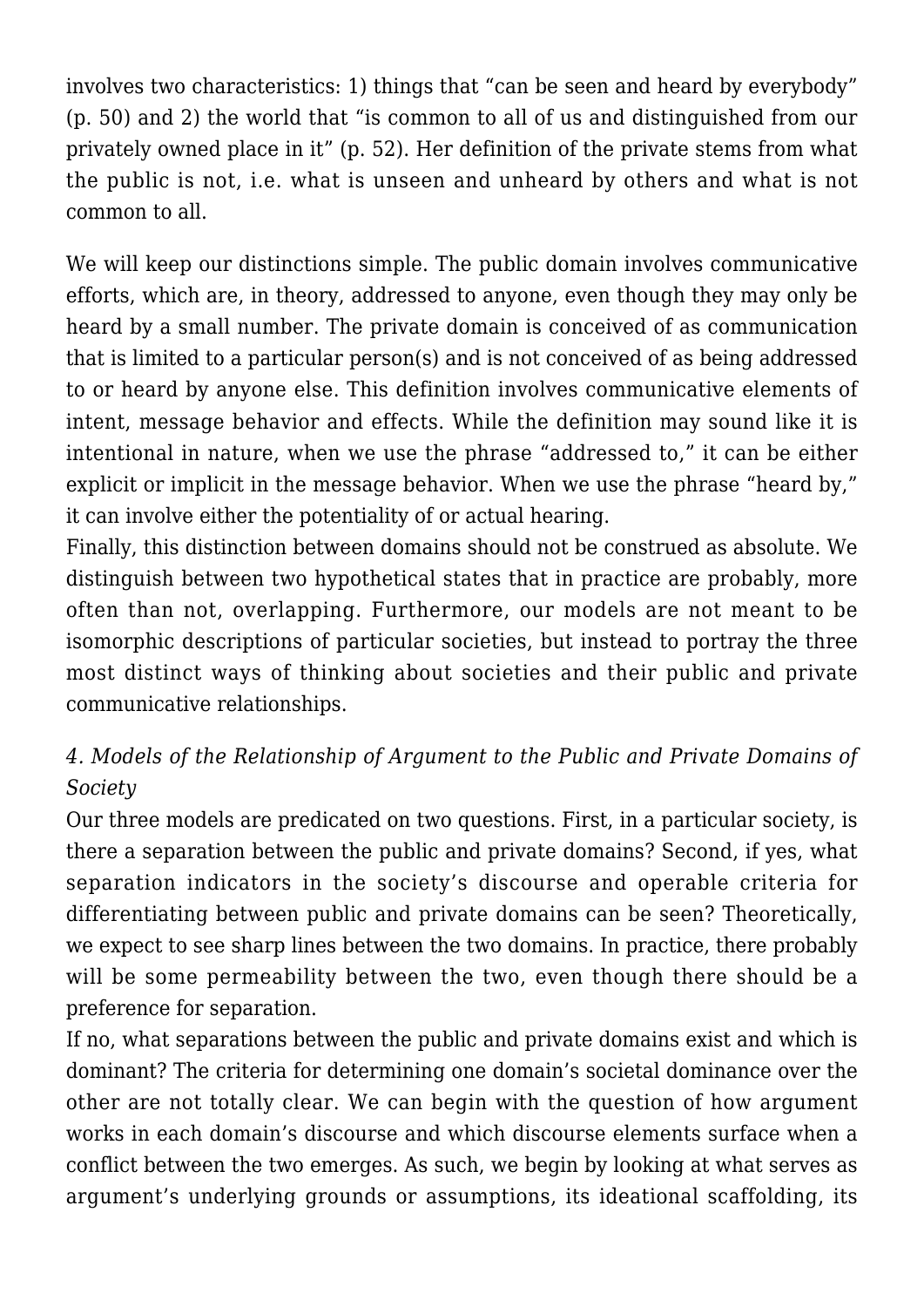forms, and normative standards for discourse evaluation.

Every society has ideas, values and ideologies that serve as the argumentative backdrop for individual domains as well as societal discourse. These elements should not be thought of as determinative of argument but instead as providing resources for contesting positions. For example, cultural values like collectivism and power distance are sometimes treated as if they determine what happens in a culture. But there is increasing evidence that they are only one of several factors that are involved when people actually engage in argument (Hazen & Shi, 2009). It may be useful to think of such values as "people's consensual ideologies" not determinants of behavior (Matsumoto, 2006, p. 50). A culture's values or ideologies serve as an ideational set of building blocks that people utilize for the grounding of arguments, for providing concepts to build arguments, and for establishing the normative grounds for judging arguments in contesting their interests and positions. There may also be preferred structures for argument in particular societal domains (Kennedy 2001). In analyzing these argumentative elements, we are concerned with the degree to which one domain's argumentative structures and functions are characteristic of the overall society, i.e. to what degree do they dominate?

The following three models are hypothetical and are created to maximize the theoretical differences between societies in terms of relationships between communication's public and private domains. While each model will be illustrated by a specific society within a historical context, the examples should not be thought of as isomorphic with a model. The pragmatic exigencies of life in any society will create exceptions. Each example is chosen because, within theoretical and practical bounds, they appear fairly closely related to a particular model. One example per model is presented with acknowledgement that more extensive research should be conducted using multiple examples.

## *4.1 Model One: Societies where the Public Domain Dominates*

Model 1 represents a society where there is no clear separation between the two domains and the public domain dominates the private. In this situation, not only is private information and communication made known to others, it is expected to conform to the forms and logic of the public domain and be judged by its norms. Some theorists suggest that this model may be particularly related to authoritarian societies. For example, Mamali (1996) claims that in communist societies, the state's dominance of ideology and the means of communication have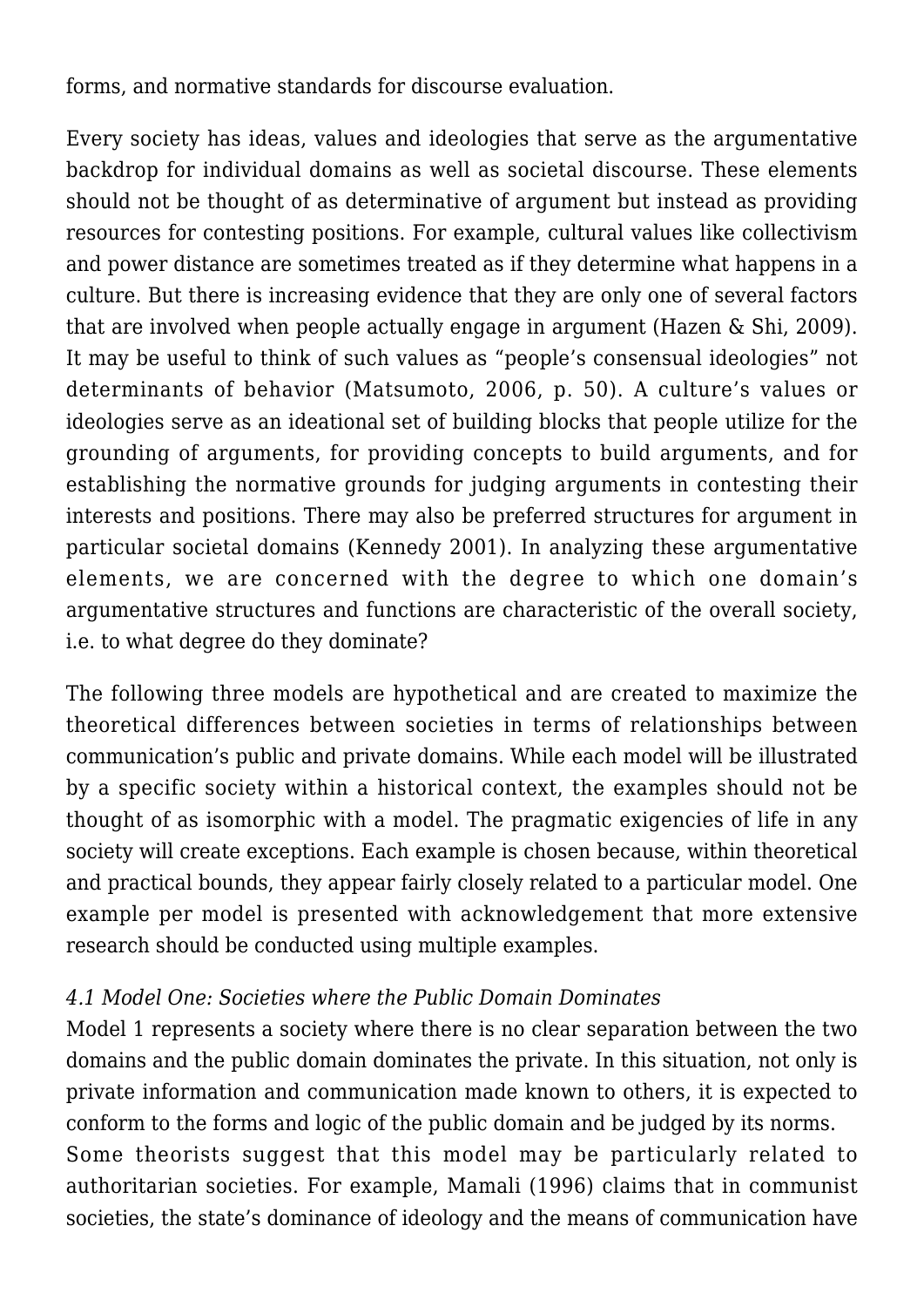led to control of interpersonal communication. Arendt (1951) argues that totalitarianism can be distinguished from tyranny in that it limits private life as well as public life, which is crucial because there are things that "can survive only in the realm of the private" such as love (1958, p. 51). While the connection between Model 1 and authoritarianism is an intriguing idea, it will not be explored in this paper.

Stalinist Russia in the 1930s will be used to explore Model 1. This era is distinct from other Soviet eras due to its high degree of control and terror that is only now starting to be fully understood by historians with full access to that period's archives and survivors. Several historians have suggested that parallels to this era might be found in Maoist China (Figes, 2008), Nazi Germany, and maybe even some early twentieth century European states (Kelly 2002).

The ingredients for argument construction in Soviet society came from Marxist/Leninist ideology as embodied in Party discourse, especially focused on creating the "New Soviet Person." Marxist-Leninist ideology was important because:

The Bolsheviks were deliberately ideological. . . they deemed it necessary to possess universal ideas to act at all. . . . distinguished by their simultaneous, absolute denial of any possibility of pluralism – intransigence rooted in a worldview based on class and class struggle, whereby only the interests of the one class, the proletariat, could become universal. (Kotkin 1995, p. 151)

The Party's certainty stemmed from its view that Marxist/Leninism was "the only ideology providing a truly scientific analysis of reality" (Heller, 1988; p. 53).

While Marxist-Leninist ideology provided the assumptional grounds for argument, it was displayed in public discourse that was enacted through a massive structure of education, propaganda and media (Inkeles 1958). Such discourse became the citizen's most important guide to the real intentions of the Soviet leaders since "the provenance and source of the words used by the regime is significant, determining the new sense of the word and creating new associations to supplement the meaning (Heller 1988, p. xiv).

The Party's discourse not only provided meaning for Marxist/Leninism, it also created the discursive climate for "the productive, mobilizing power of the revolutionary narrative" (Hellbeck 2000, p. 81). Historians disagree about the discourse's degree of influence on the average citizen, but they do agree that it "made its way into everyday (*bytovye*) decisions as well as into the language of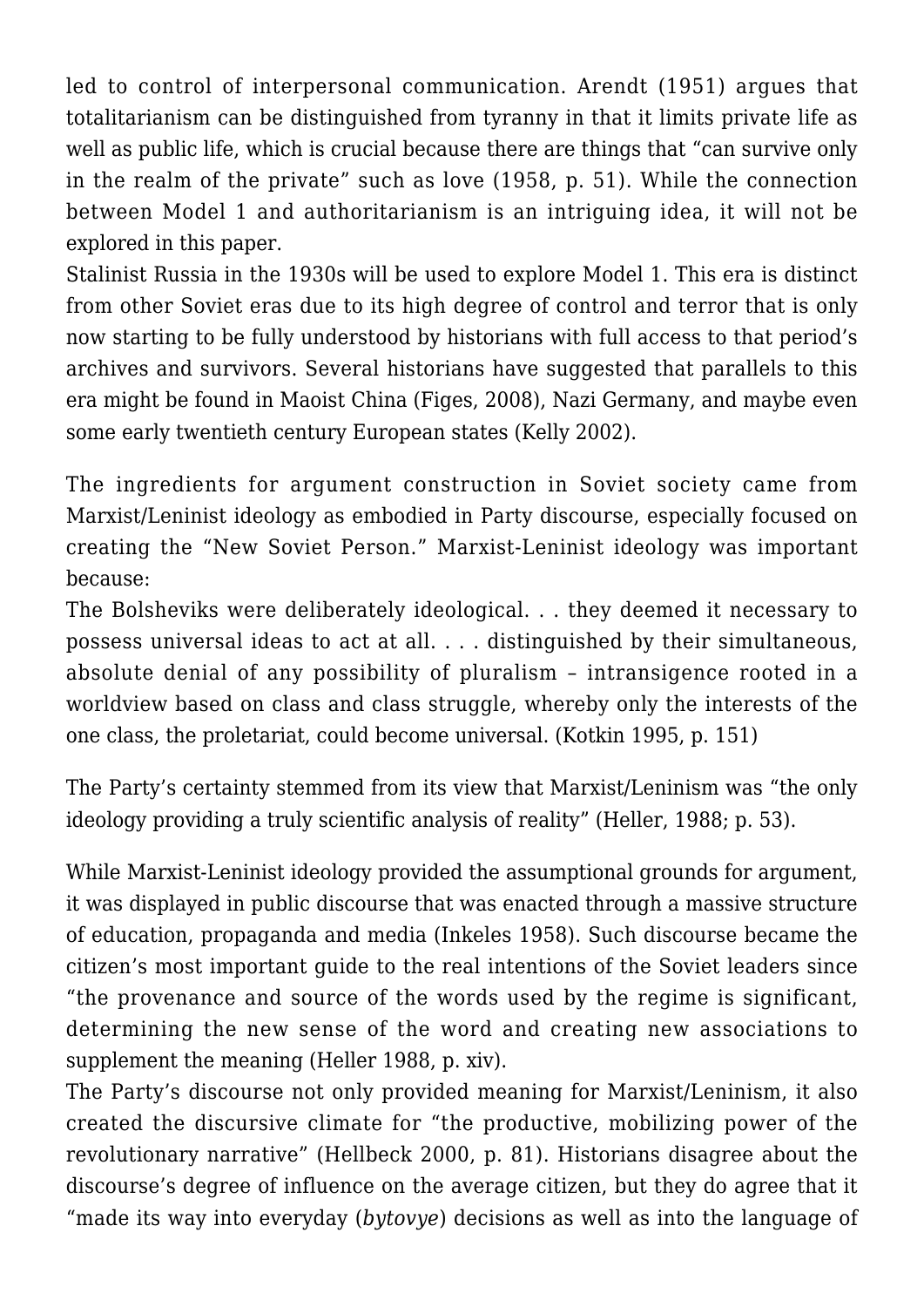political meetings and wall newspapers" (Kelly 2002, p. 636). The result was a situation where both dissenters and Party members were united in an "illiberal consensus" based on the use of similar discourse (Hellbeck 2000, p. 87).

Closely related to the Party's ideology and public discourse was the effort to create "the new Soviet Man" who "was to be free of egotism and selfishness, and was to sacrifice personal interests for the sake of the collective (Hoffmann 2003, p. 45). Thus, citizens faced "the demand of the Soviet party to lay open all personal relationships on the basis of forming a better, 'new human being'" (Studer & Unfried, 2003, p 222). Such a person would "identify with the revolution . . . and thereby comprehend themselves as active participants in the drama of history's unfolding" (p. 84) and "involve themselves in the revolutionary movement totally and unconditionally" (Hellbeck 2000, p. 74).

An analysis of Stalinist Russia's argumentation shows that two overarching argumentative structures were present. The first argumentative structure was based on the dialectical affirmation of the public domain and rejection of the private domain. As Hellbeck states:

The very distinction between public and private . . . was fiercely rejected by the Soviet regime as a bourgeois notion. Moreover, Soviet revolutionaries waged war against the private sphere altogether, which they regarded as a source of anti-Soviet, individualist instincts. By contrast, the Soviet regime greatly valorized public speech and in particular, autobiographical speech, as an act of virtue. (2000, p. 89).

Thus, "the goals, interests, personal relationships, and development of the individual were systematically and unconditionally subordinated to the goals, interests, social relationships and unity of the collective" (Mamali, 1996; p. 225).

The argumentative equation of the public with Marxist/Leninist collective values and the private with capitalistic and anti-Soviet tendencies was present in several discourse forms. One was the public reciting of autobiographical aspects of one's life. As Fitzpatrick states, "Soviet citizens of the 1920s and 1930s were used to telling the story of their lives in public. Numerous interactions with the state required presentation of an autobiographical narrative" (2005, p. 91). Furthermore, party members were routinely questioned publicly about their private life at party forums or in factory meetings. As Studer and Unfried indicate, "sessions of 'self-criticism" were often used to "bring to light a reality of 'private life' somehow different from the communist model" (2003, p. 213). Thus, a person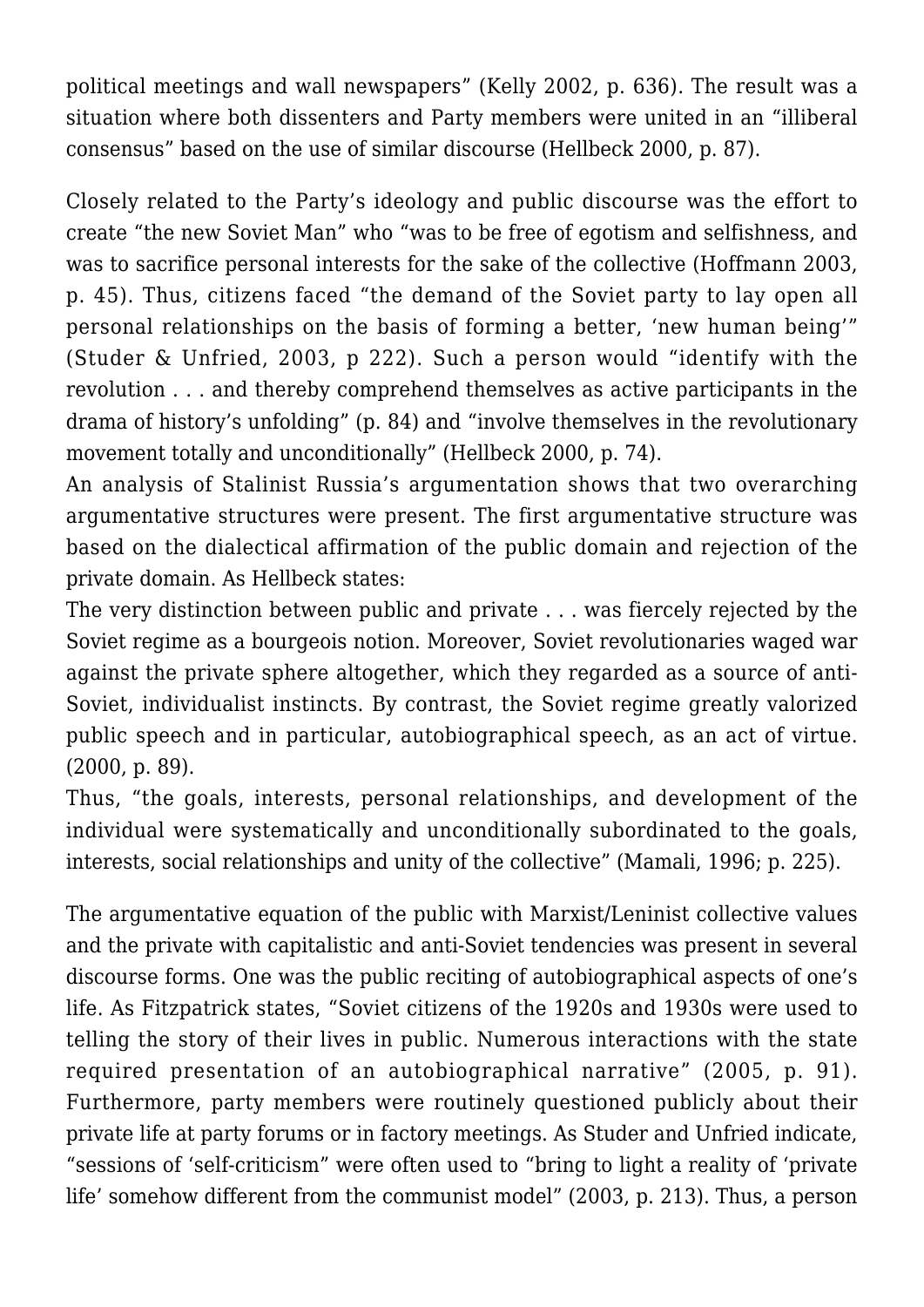had to be prepared at all times for public discussion and judgment of their private lives.

Also, a number of discursive and behavioral practices were used to narrow and control private communication. For example, intimacy and privacy were used by the state in so far as "interpersonal conflicts could be intentionally used to obtain greater control over the individuals" (Mamali 1996, p. 223). In addition, housing served as a behavioral argument in that "despite their best efforts to maintain boundaries between private and public spaces, communal apartment neighbors [could] never in fact truly be alone" (Harris 2005, p. 603). Thus, the Soviet state used a number of means to "radically reshaped established patterns of intimacy and its product, the sense of self" (Paperno 2002, p. 597).

One of the logical extensions of the first argumentative structure was the subjugation of private thoughts to public ideology. As Hellbeck points out: "a crisis of sorts" was created when people detected a "discrepancy between their actual private thoughts and what they were expected to think as Soviet citizens" which "stemmed from the conviction that in the Soviet context one's private and public self ideally were to form a single, integrated whole. And if this could not be achieved, private, personal concerns had to be subordinated to, or be repressed by, the public interest" (2000, p. 90). Thus, the first argumentation structure was internalized so that private deviations from the public ideology would be thought of an incomplete process of changing old patterns of thinking.

Thus, "living a 'normal' life and being an 'ordinary person' in the former Soviet Union were difficult, if not impossible tasks" (Harris 2005, p. 584) since "no other totalitarian system had such a profound impact on the private lives of its subjects" (Figes 2008, p. 121). Thus, the practical discourse and behavior of the Soviet state reinforced the dialectical subordination of the private domain to the norms and ideology of the public domain.

The second argumentative structure was based on the dialectical opposition between the new Soviet society and those who would oppose it, i.e. enemies. Marxist/Leninist ideology was based on class distinctions, which by its very nature polarized groups. This logic permeated Soviet society, particularly in the communicative relationship between the public and the private domains.

Public discourse constantly referenced class struggle and featured words such as "struggle, fight and attack" (Fitzpatrick 1999, p. 17). This militant logic was further extended by the concepts of "conspiracy" and "vigilance." Conspirators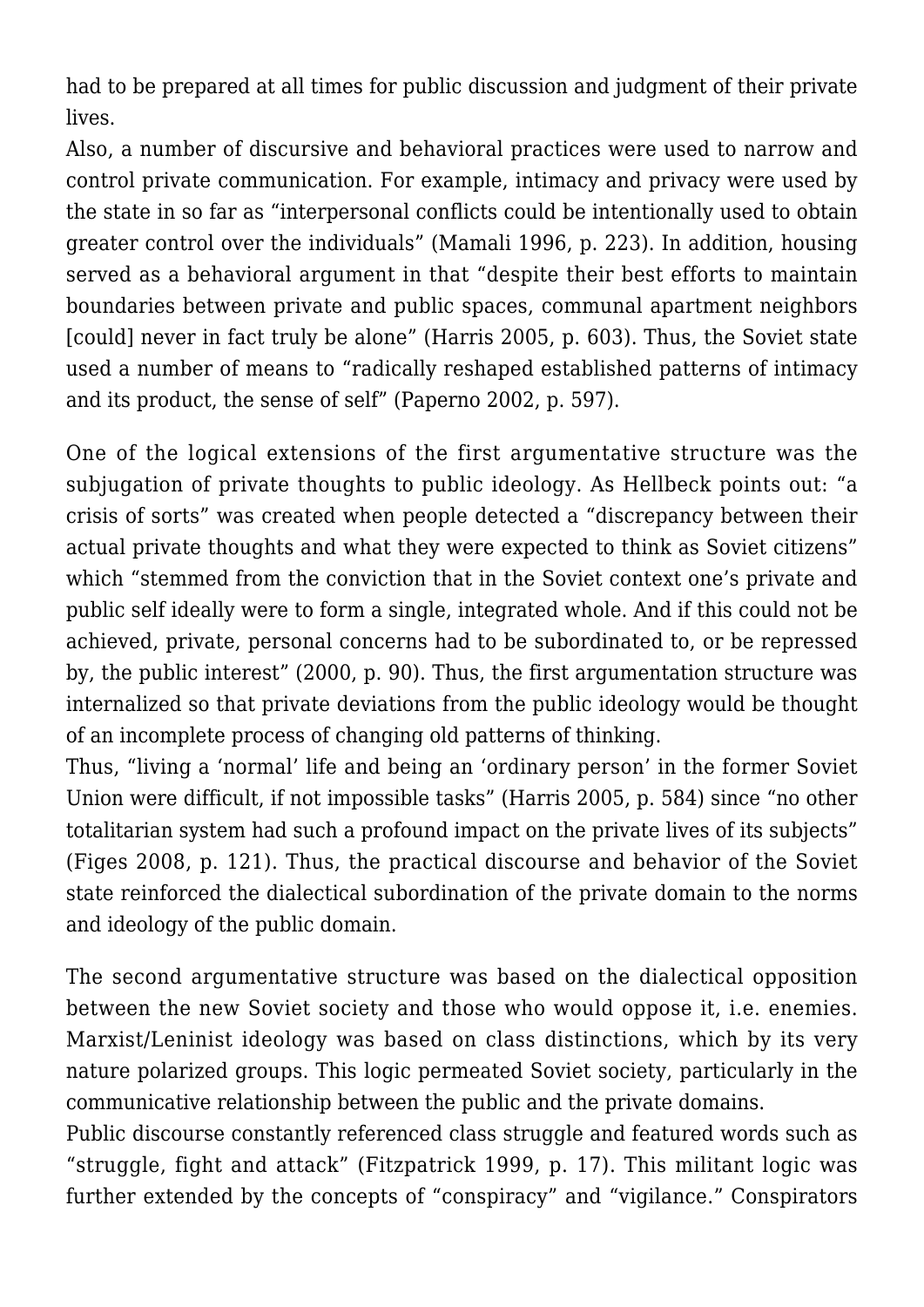were thought to be hidden in society sabotaging the Party's successes. The resulting logic often took on a tautological flavor. Guesva recounts the story of the sister-in-law of Stalin's first wife, who "rationalizes the need to unmask hidden enemies everywhere because they must be responsible for wrecking: 'How else could it be that the textile factories were full of Stakhanovite overachievers, but there were still no textiles to buy in the stores?'" (2007, p. 333). Note the logical structure, which valorizes the new society and its highly motivated workers, while blaming hidden enemies for society's woes.

The logic of struggling against enemies directly affected the private world of Soviet citizens in two ways. First, surveillance was a pervasive threat for the average citizen, which could lead to a public accounting and punishment for their private words and actions. The pervasiveness of surveillance can be seen in the example of Solzhenitsyn, who during World War II, was arrested for criticizing Stalin in a letter. The result of this atmosphere was "that total surveillance and eternal search for hidden enemies . . . created an environment of unhealthy suspicion, finger-pointing, mass denunciations and back-stabbing, and virtually atomized individuals and destroyed social fabric, rarely sparing even families" (Guseva 2007, pp. 324-325).

Second, the societal practice of informing on others was highly encouraged and applauded. Soviet authorities used the story of Pavel Morosov, who was murdered after informing on his father, as a moral fable about putting the collective good above family. The significance of the story was "the fact that the legend was created and stubbornly supported for more than five decades" (Guseva 2007, p. 327). As Guseva noted: "even dinner table conversations were not always sealed from the ears of the secret police . . . [whose] diligence was met and even surpassed by that of ordinary citizens who often acted as undercover agents themselves: colleagues reported on colleagues, neighbors on neighbors, subordinates on their superiors, and family members of each other" (2007, p. 330).

The second argumentative structure was tied to several forms of punishment when someone was labeled an enemy. Members were expelled from the Party and anyone and their families were considered to be outcasts and treated as if they were "plague bearers" (Fitzpatrick 1999, p. 19). By the mid-1930s, the penalties became harsher with massive show trials and executions, which often "were organized for a broader audience" and constituted "an entertainment-cum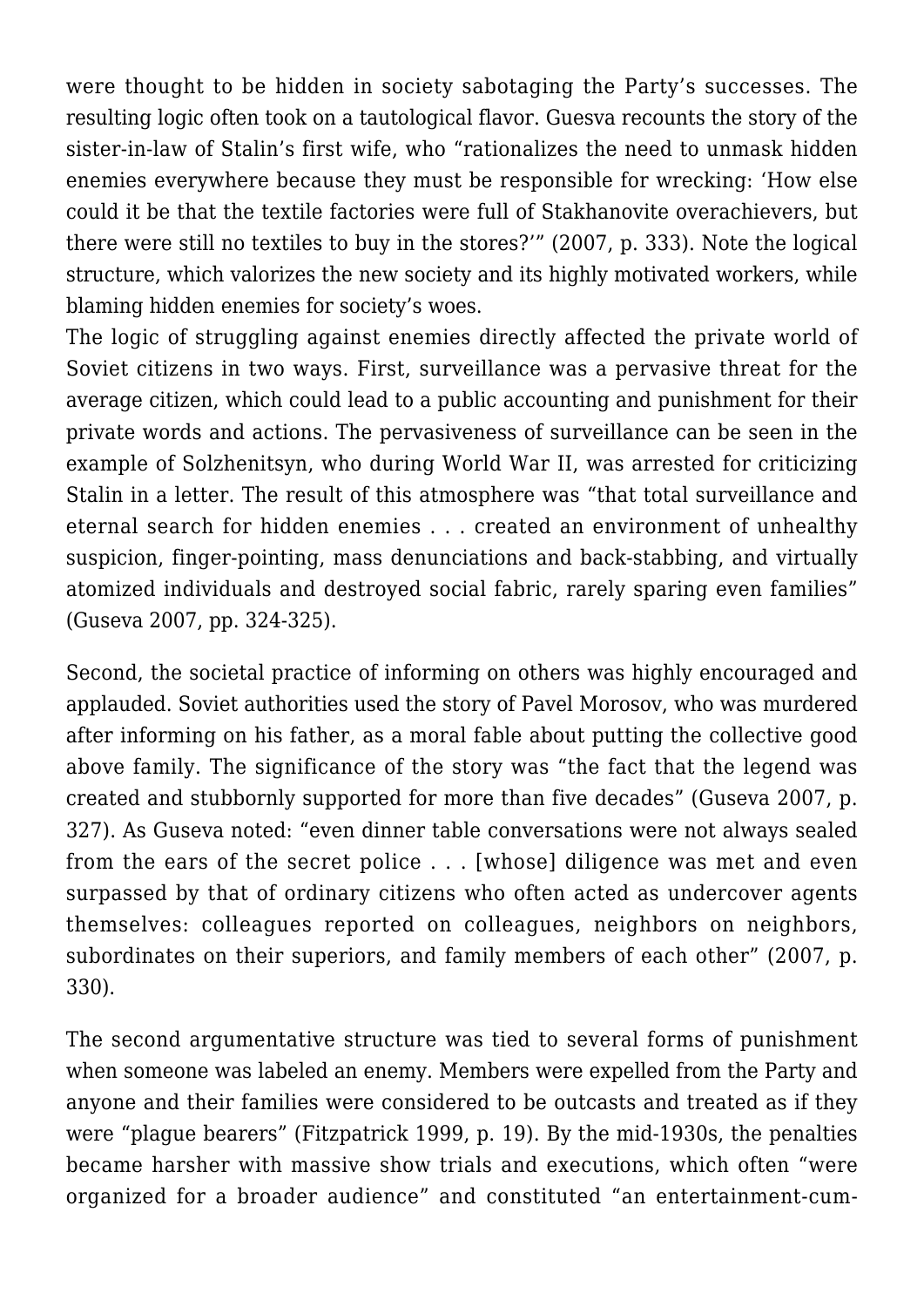agitational genre" (Fitzpatrick 1999, p.27).

Thus, it can be seen that the two argumentative structures in Stalinist Russia had the practical effect of erasing the line between the public and private domains and subjugating the private domain to the public.

## *4.2 Model Two*: *Societies where the Private Domain Dominates*

Model 2, while similar to Model 1 in that the separation between the public domain and the private domain has broken down, differs in that the society and the public domain, is dominated by the private communicative domain. Over time the standards, norms and elements of the private domain's discourse patterns came to dominate the public domain; in other words the elements of private discourse "trumped" the elements of public discourse.

Societies that fit this model are relatively rare even though many technologically advanced Western societies may be moving in this direction. The fundamental distinction of such a society is that the private domain's discursive patterns have transcended the divide between the two domains and proven capable of dominating the public communicative domain.

The illustrative example for Model 2 is post 1974 American society. There is

evidence indicating that American society in the first part of the  $20<sup>th</sup>$  century possessed a clearer separation between public and private communication domains. However, since the end of World War II, the characteristics of American society have been evolving.

The private communicative domain's domination of a society poses certain ironies in that the private domain is usually considered to be the realm of privacy and thus would be out of place in the public domain. Yet elements of the private domain have increasingly become a staple of the American public domain.

Our example examines a) the nature of the American private domain and b) its intrusion into the public domain in three areas: political, legal, and popular culture. This analysis establishes the assumptional grounds of argument in American society and its subsequent framing.

First, the nature of the American private domain is discussed in the work of a number of scholars. Sennett argued that one of the factors leading to the decline of secular American public culture was what he called the "ideology of intimacy." At the root of this view are the beliefs that closeness between individuals is a moral good, as experiences of closeness and warmth with others develop an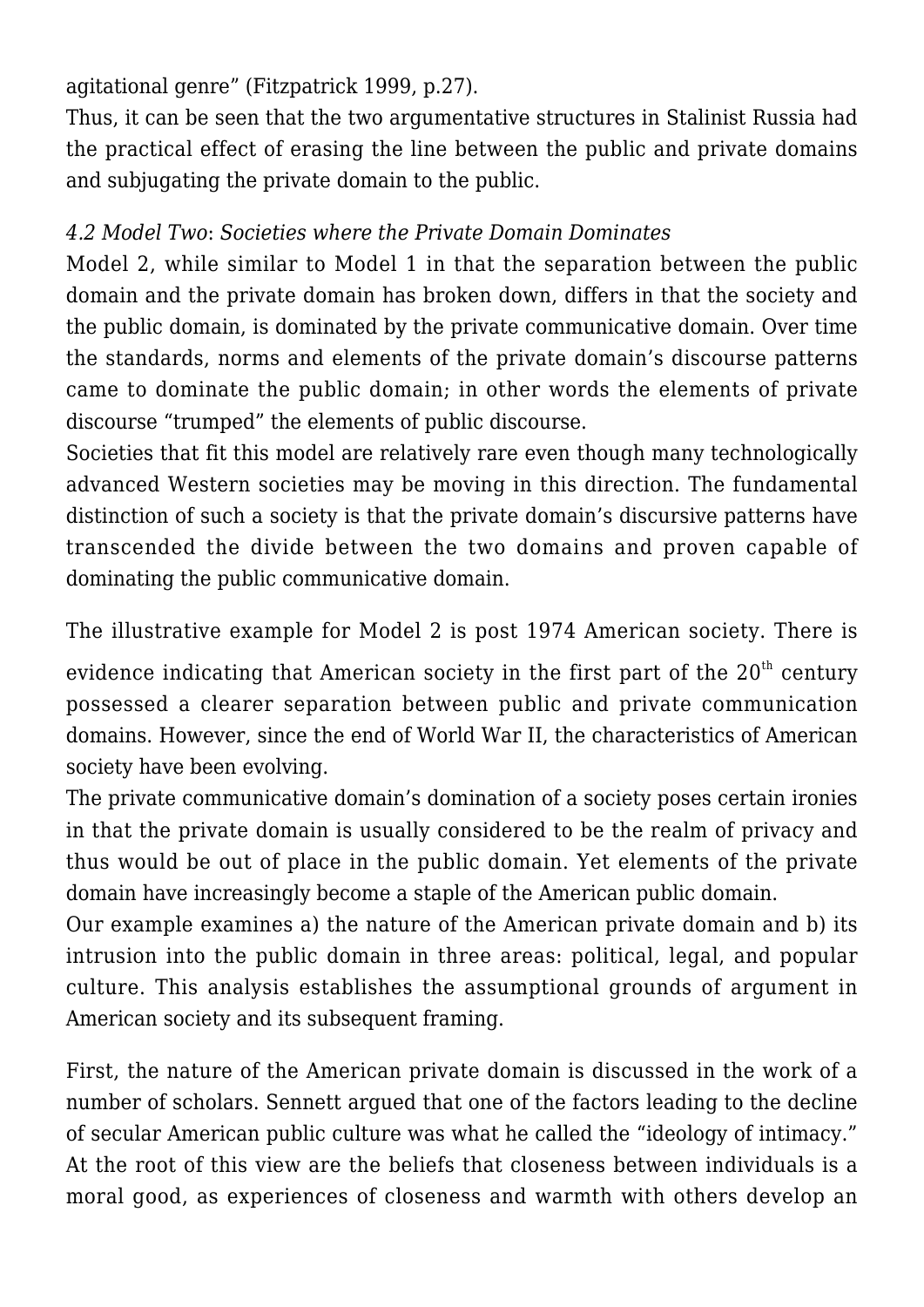individual's personality and "the evils of society can all be understood as evils of impersonality, alienation, and coldness." For Sennett, "the sum of these three is an ideology of intimacy: social relations of all kinds are real, believable, and authentic, the closer they approach the inner psychological concerns of each person" (1978, p. 259).

Parks, reviewing interpersonal communication research and theory, contended that "the ideology of intimacy has had a pervasive, if diffuse, effect on the study of interpersonal communication. Though it has relatively few champions, it has many adherents" (1982, p. 99). He further argued that the ideology's beliefs saw selfdisclosure as related to attraction, empathy and mental health.

Philipsen's idea of an American code of dignity provides the final piece of evidence. While acknowledging the presence of the separate code of honor, Philipsen claims that the code of dignity is the dominant code and becoming more so with time. For Philipsen, the code of dignity refers to the "worth attached to individuals by virtue of their being a person" (1992, p. 113). Such an emphasis sees a person as "made up of unique feelings, ideas, and attitudes, with an intrinsic dignity without references to roles or titles" with communication serving as "a resource to make known a person's unique cognitive and affective world" (pp. 113-114).

Collectively, the three theorists provide evidence that the American private domain of communication is grounded in a series of assumptions about the individual's importance and their intimate relations with others. This, then, leaves us with the question of what is the ideological impact on the American public domain of communication?

Second, several scholars have documented the breakdown of the division between the American public and private domains. Sennett clearly believes that the private domain's ideology has intruded into the public domain, based on his view that the ideology of intimacy is the primary reason for the "fall of public man." Goodnight, bemoans the erosion of the public sphere "by the elevation of the personal" (1982, p. 223). Hill discussing the breakdown of the barrier between the public and the private, references the presence in public spaces, such as the classroom, of discussions grounded in personal experience (2001).

Philipsen provides a philosophical basis for the American movement of the private domain's norms and structures into the public domain, when he argued that in the code of dignity, "the individual person is existentially and morally prior to society" (1992, p. 118). If this is true, then conflicts emerging between the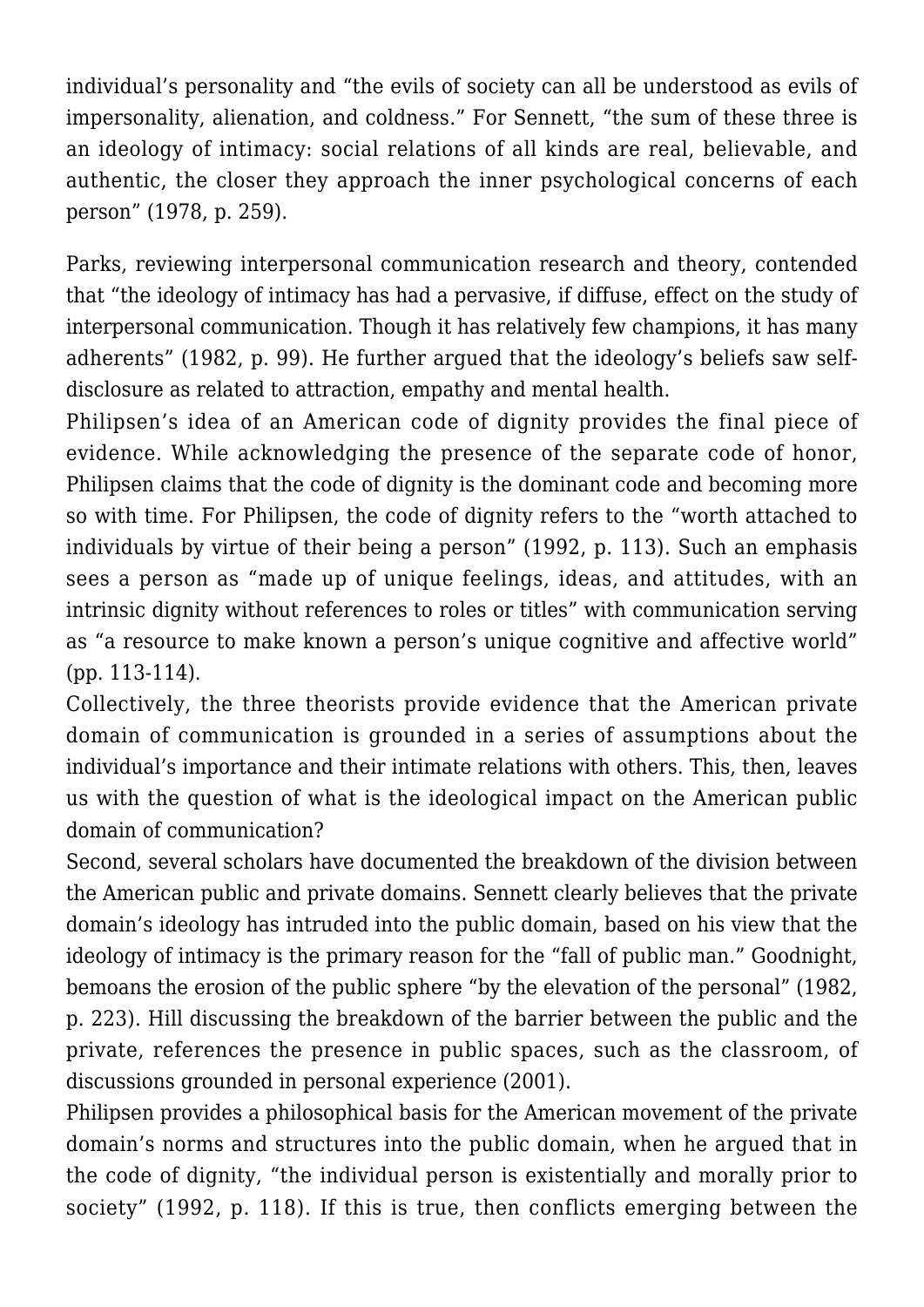argumentative structures of the private and public domains allow the private domain to assert itself.

The ideology and argumentative structures of the private domain has increasingly become part of the American political scene. Sabato (1991) divided American press treatment of the private actions of public figures into three phases: 1) 1941 to 1966, when the press let pass activities seen as limited to the private sphere; 2) 1966 to 1974, when the discovery of private actions would be scrutinized to determine whether legitimate public connections could be inferred; and 3) 1974 forward, where no distinction was made between the two domains with regards to personal actions.

While many bemoaned the media's new attitude toward politicians as an intrusion into politicians' privacy, it should be seen instead as an extension of the private domain's values and discourse into the public domain. Graves' discussion of former Senator Packwood's sexual misconduct points out that society has changed over the last 30 years and as Lessard wrote about former Senator Hart, his unethical behavior became an issue for public concern because of an increasing "awareness of the dignity and equality of women" (2002, p. 3). The point that Graves made can be interpreted as an important instance of the code of dignity being used as the grounds for judging politicians in the public domain.

During the twentieth century, Warren and Brandeis' (1890) article about privacy has been considered to be the basis for the development of the legal doctrine of privacy, however, the article also spoke to the press's coverage of political figure's private lives. Graves (2002) has argued that Warren and Brandeis conceded that public officials surrender at least some protection of their privacy: "They wrote that 'in varying degrees,' political figures 'have renounced the right to live their lives screened from public observation" (p. 6).

Finally, popular culture is another area of increasing evidence that the private domain's values and argumentative forms have come to be central to the public domain. The rise of talk shows and other elements of radio and television dwell continually on the culture of intimacy where the facts of private lives are continually paraded in public and a lack of separation is evident. Carbaugh's study (1993) of the old Donahue talk show and a series of broadcasts from Moscow Russia in the late 1980s is a prime example. Carbaugh crystallizes the glaring inconsistencies between topics considered acceptable for public discussion in the United States and the Soviet Union. Donahue, reflecting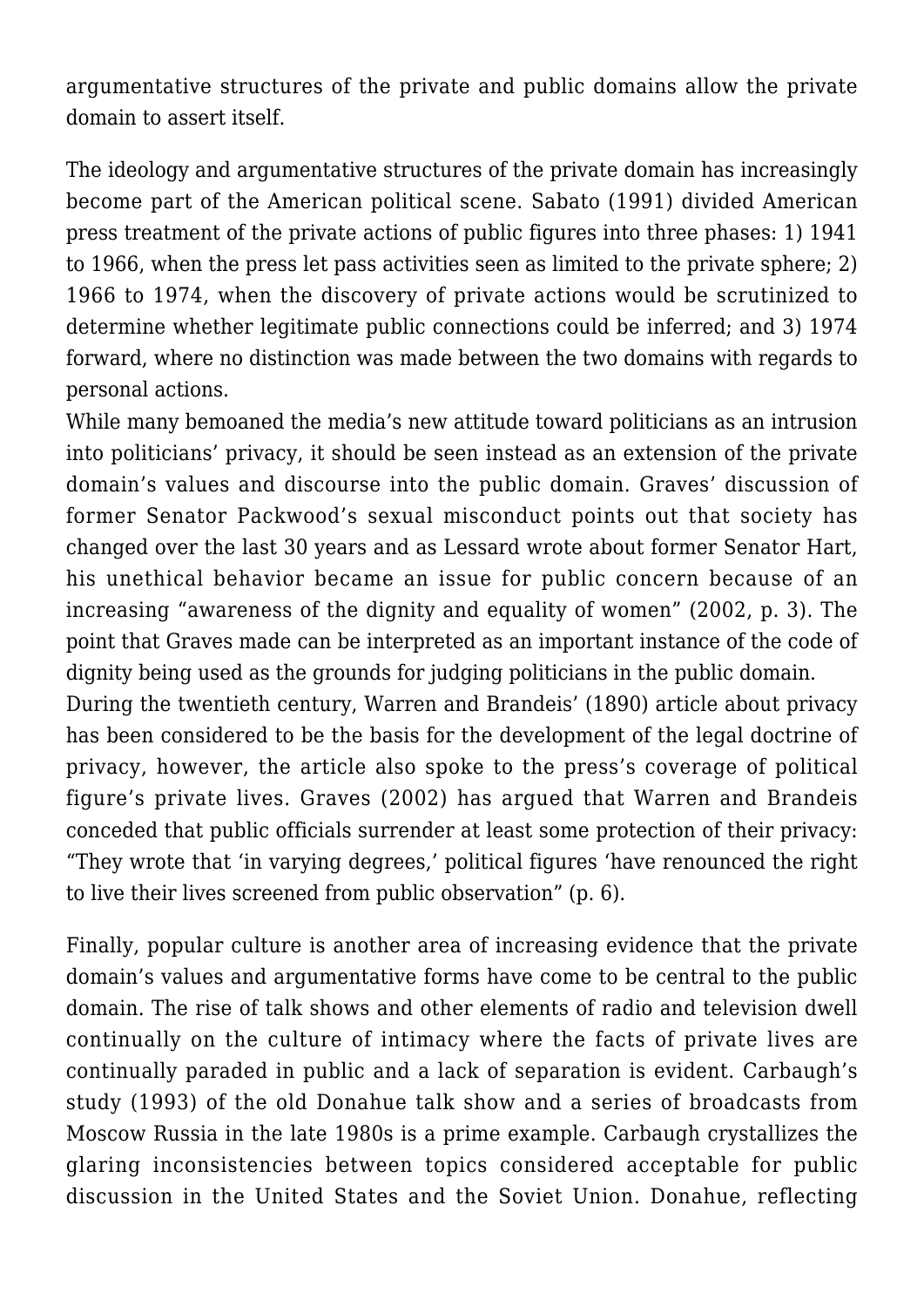practices in American popular culture, wanted to engage in discussions about various aspects of topics such as sex, utilizing elements of the "code of dignity" and its emphasis on the self. Such discussions were strongly resisted by Russian audience members as publically inappropriate. Carbaugh believes that this is exemplary of what he calls "USAmerican discourse" where: "One is (and should be) an expressive individual, who communicates openly, and expresses feelings freely." Carbaugh thinks this discourse serves as an argumentative "taken-forgranted consensus" that underlies Donahue's behavior (2005, p. 122). Thus, it can be seen that these assumptions about a person's nature function as the grounds for subsequent arguments.

One final example from popular culture concerns the ambiguous status of the internet as public or private communication. Williams illustrated this in a recent article, where in commenting on adolescent's use of the internet, he said "not only did they casually accept that the record of their lives could be Googled by anyone at any time, but they also tended to think of themselves as having an audience" (2007, p. 84). While some assume that what they put on the internet is private, many are not making such a distinction and are presenting things as they would in the private domain, which may be another example of the private domain's dominance of public discourse.

## *4.3 Model 3: Societies where the Private Domain is Separate from the Public Domain*

Model 3, unlike the previous two models is one where there is a clear separation between the public and private domains of communication. In other words, the domain's discourse standards and patterns remain separate and are not used to judge the other. It is unclear how absolute the line of separation is between the two realms in the everyday world of any particular society but for purposes of theory, we assume that a strong separation exists and leave the question of permeability for later theorizing. For a society to exemplify Model 3, there must be clear evidence of different norms and discourse forms in each domain, and examples of efforts to keep the two separate.

Postwar Japanese provides our illustrative example. This example's usage is based on a number of distinctions drawn by scholars of Japanese society. Three binary distinctions between Japanese words are used to illustrate the differences between the public and private domains of communication. A paramount distinction is represented by the words *tatemae* and *honne. Tatemae* is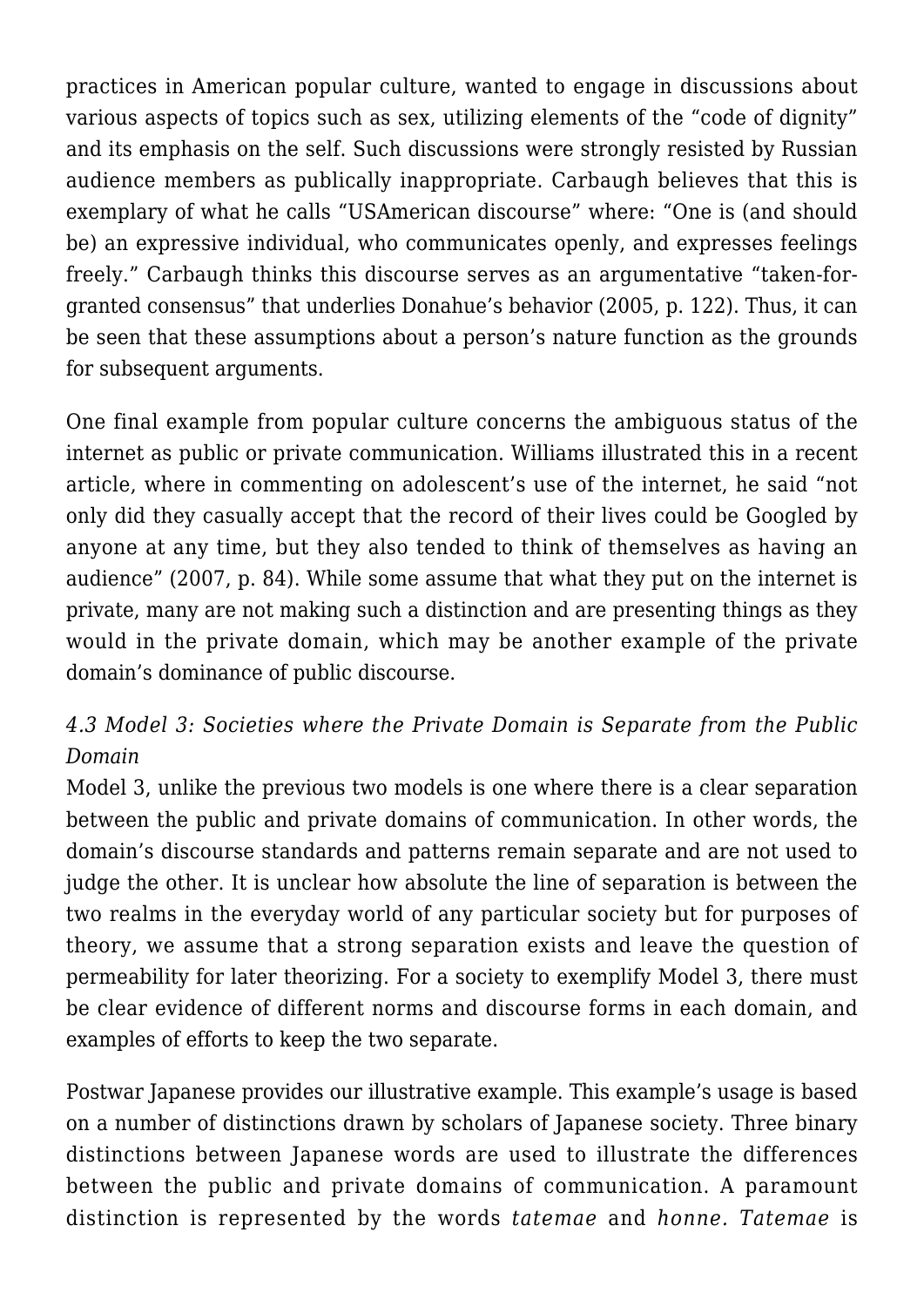considered to be the world of social relations and is often thought of as an individual's façade for public behavior. On the other hand, *honne* is usually regarded as a person's true feelings or inner reality, which is usually only expressed in the private domain and to intimates.

A second distinction is between the Japanese words *uchi* and *soto.* They are often distinguished as in-group and out-group but a more literal translation is inside and outside with an implication of my house or household (*ie)* and outside my house. Lebra (1976) suggests that "the term *uchi* is used colloquially to refer to one's house, family or family member, and the shop or company where one works. The essential point, however, is that the *uchi-soto* distinction is drawn not by social structure but by constantly varying situations" (1976, p. 112).

The third distinction is between the Japanese words *omote* and *ura.* There is a feeling of front or façade on one hand and bottom, rear or hidden on the other hand. As Lebra says: "*Omote* refers to "front," or what is exposed to public attention, whereas *Ura* means "back" or what is hidden from the public eye" (1976, p. 112).

In general, all three distinctions can be taken as dealing with some aspect of the public (*tatemae, soto & omote)* and the private (*honne, uchi & ura*) domains. Within the literature, it is clear that the distinctions denote two distinct domains where behavior and relationship norms differ.

The norms and discourse patterns in each domain are illustrated by Lebra's use of the terms in her descriptions of Japanese society. In her early work (1976), Lebra combines the *uchi-soto* and *omote-ura* distinctions to create three types of situations and interactions in Japanese society. For our purposes, the key categorizations are the combination of *uchi* & *ura*, which she equates with intimate communication and *soto* & *omote*, which she equates with ritual communication.

In the intimate situation, Ego both perceives Alter as an insider and feels sure that his behavior toward Alter is protected from public exposure. Opposed to the intimate situation is the ritual situation, where Ego perceives Alter as an outsider and is aware that he is performing his role on a stage with Alter or a third person as audience. (p. 113)

In her later work, Lebra (2004) alters her framework slightly to include a negative side to both public and private forms of interaction, however her fundamental position remains the same. Thus, in both works, Lebra seems to be drawing a distinction between what would fit our definitions of the public and private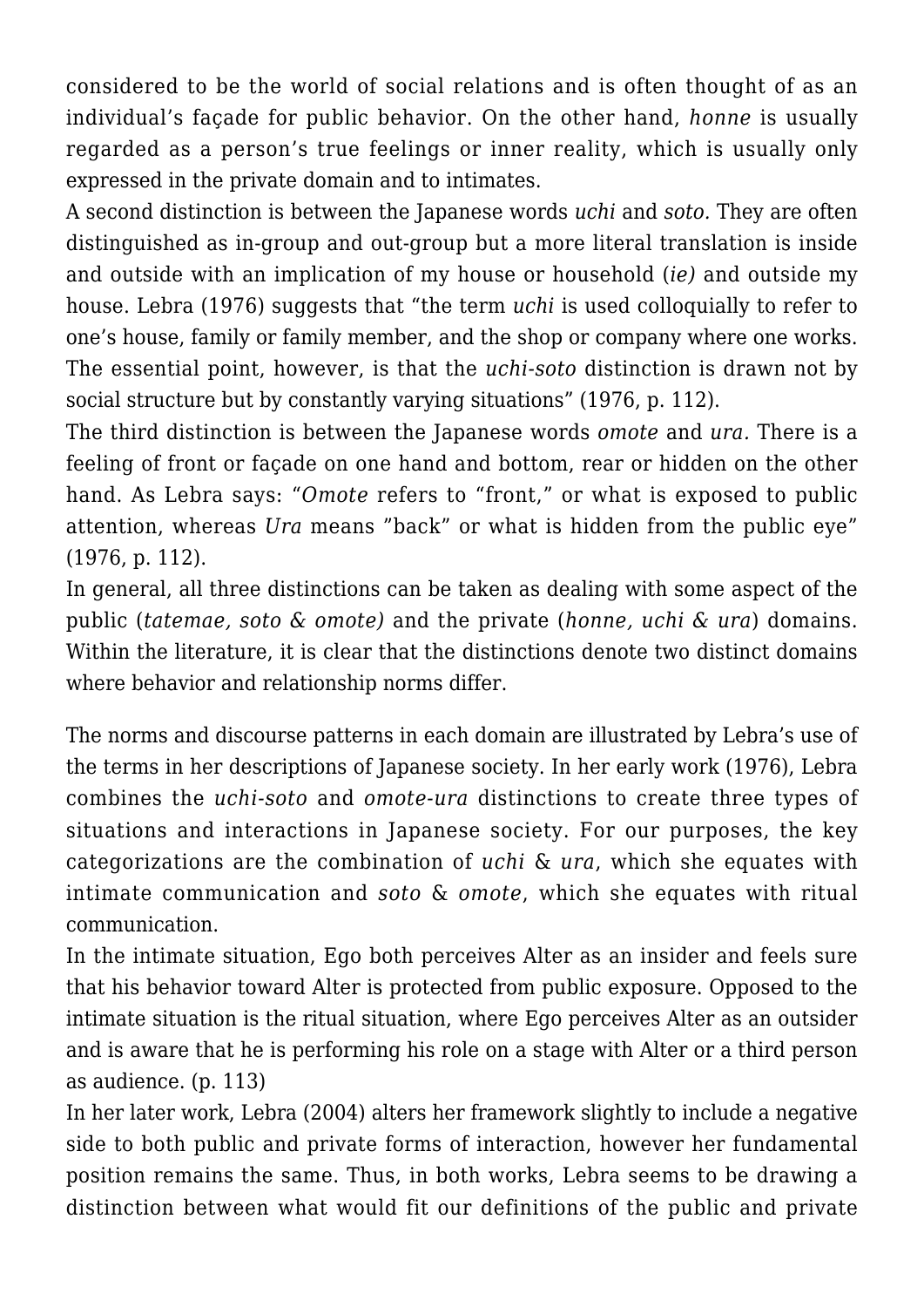domains and in doing so, specifies the distinctiveness of the domains.

Two examples from Lebra exemplify Japanese attempts to keep the two domains separate. In the first example of a 1996 interview, the wife of the newly appointed Prime Minister had nothing good to say about her husband, which Lebra explains in the following fashion: "She acted according to the seken [surrounding world of community or public] expectation of a married couple; indeed, the Japanese audience took her words as a positive sign of her warmth toward the prime minister" (2004, p. 90). In the second example, Lebra describes what she calls the "sacred boundary between workplace and home" and states that "a man would be upset and terribly embarrassed in front of his coworkers if his wife telephoned or, worse yet, visited his workplace" (2004, p. 89).

At this juncture, it is important to discuss the argumentative character of the Japanese public and private domains. Lebra describes the public domain (*omote* zone) as involving courtesy, face work (*kizukai*), tact, honorifics, formalized greetings (*aisatsu*), set patterns of interaction (*kata*), whereas the private domain (*uchi*) involves intimacy, the use of familiar terms, and understood behaviors.

It can be seen that the kind of communicative behavior the Japanese display in the public domain clearly fits what many would call ritual behavior (in addition to Lebra; McVeigh, 1998; Barnlund, 1989). In this case, the argumentative ground is the display of proper levels and forms of politeness and tact. For example, if I use the proper forms of honorifics (i.e. exalting others and humbling self), then that demonstrates that I understand the situation and that my subsequent argumentation can be considered. Some may not see this as argument because of its formal nature and implicit messages.

Another example from Lebra demonstrates how argumentation works in such public settings. In a 1995 case, a member of the Japanese Diet was accused of breach of trust and embezzlement from two credit unions. His response was to express both "deep apology" (*fukaku owabi*) and his innocence. Lebra argues that his apology was to the public (*seken*), for "having been suspected of a wrongdoing and 'because of my unworthiness [*futoku*]*' (Asahi* 12/7/95)". For Lebra, "to refer to *futoku* in a context such as this is a common practice, allowing one to express modesty or humility and often having nothing to do with guilt or moral offense" (2004, p. 11). Thus, the proper expression of courtesy to the public served as argumentative grounding for his subsequent assertion of innocence.

The communication factors in the private domain are not necessarily that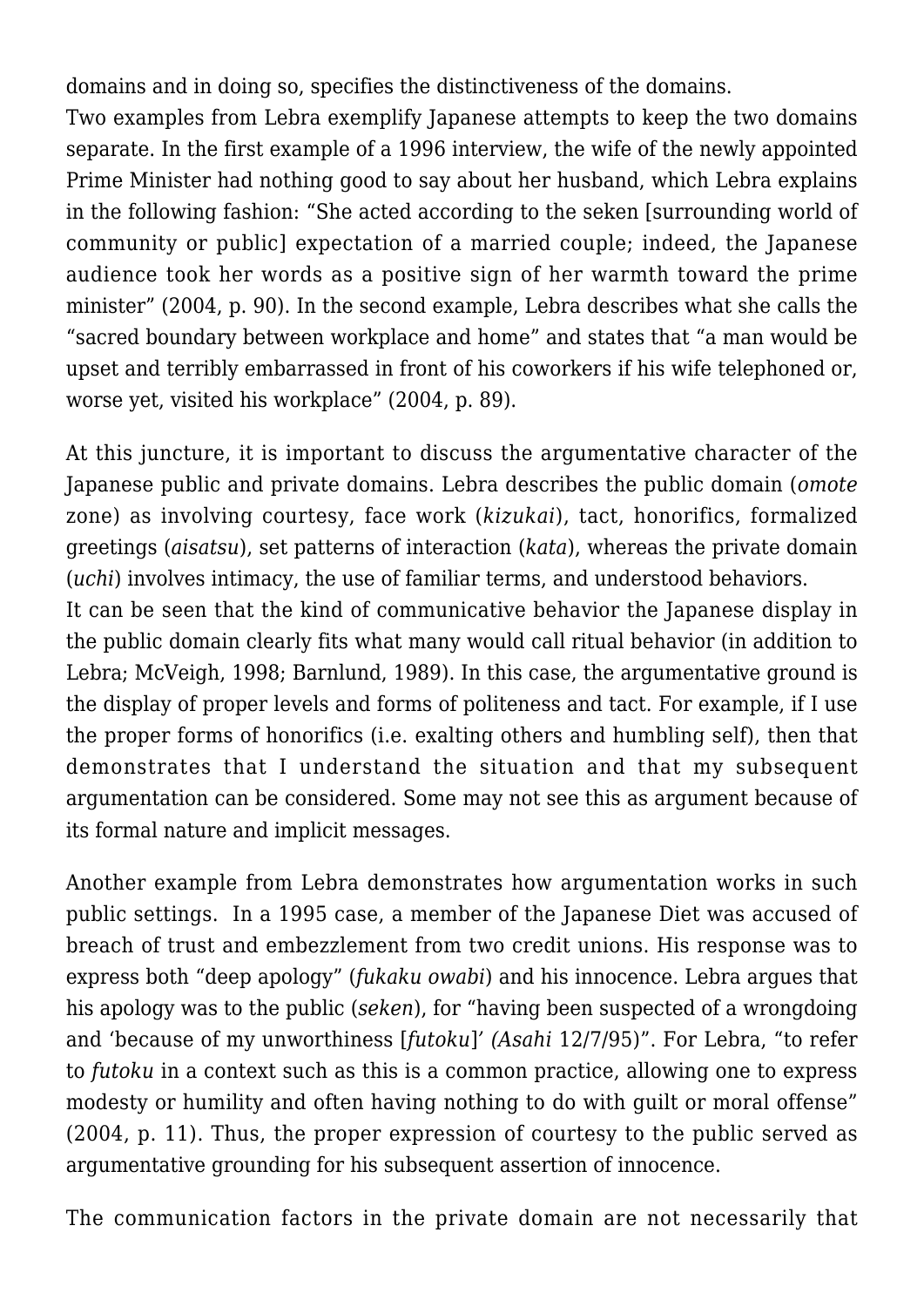different from what most would expect as private communication in Lebra (1976) refers to intimate communication in terms of things such as confidentiality, spontaneity, and communication of unity. Such things can serve as argumentative grounds for communication in the private domain. When a person feels that the situation is confidential (otherwise hidden from the public or outsiders) and that what is being expressed is a true reflection of their inner feelings (*honne*), then the proper argumentative ground has been established for subsequent conclusions. Adams, Murata and Orito's (2009) observations on Japanese information privacy on the internet grow out of their belief that the Japanese have always had a strong sense of information privacy (as opposed to privacy of physical spaces or personal body) based on social norms in the past and now on specific legal protections. They use the work of Lebra, Doi and others to draw boundaries between situations involving one's inner group and outer groups. Within that inner domain, the intimacy necessary for interaction is predicated on personal privacy. As a result, they argue that a number of social norms were previously used to insure that confidentiality including the "as-if tradition," "information from nowhere," and "the impossible expression" was present in the private domain, even if there were doubts (2009, p. 339). Thus, the fundamental assumption of privacy or communication addressed to specific, intimate inside group members, serves as the ground for openness to the following elements of argument in private interaction. As they argue, "personal information is revealed on the basis of trust that it will be filtered and some of it passed on to known others within a short transitive span of relationship, but then disseminated no further" (p. 339).

In sum, the case of Japan exemplifies a society where the public and the private realms are seen as separate parts of life. The standards of discourse and standards for judgment used in the public realm would not be used in the private realm and vice versa.

#### *5. Conclusions*

This exploratory study has inductively demonstrated the utility of the three models for analyzing the role of argument in relationship to the public and private domains of society. From the historical examples, it seems clear that the theoretical nature of each model is an inexact fit to the society and the closer a society gets to a particular model, the more counter-balancing forces will be exhibited. Further historical examples of each model will help to reveal the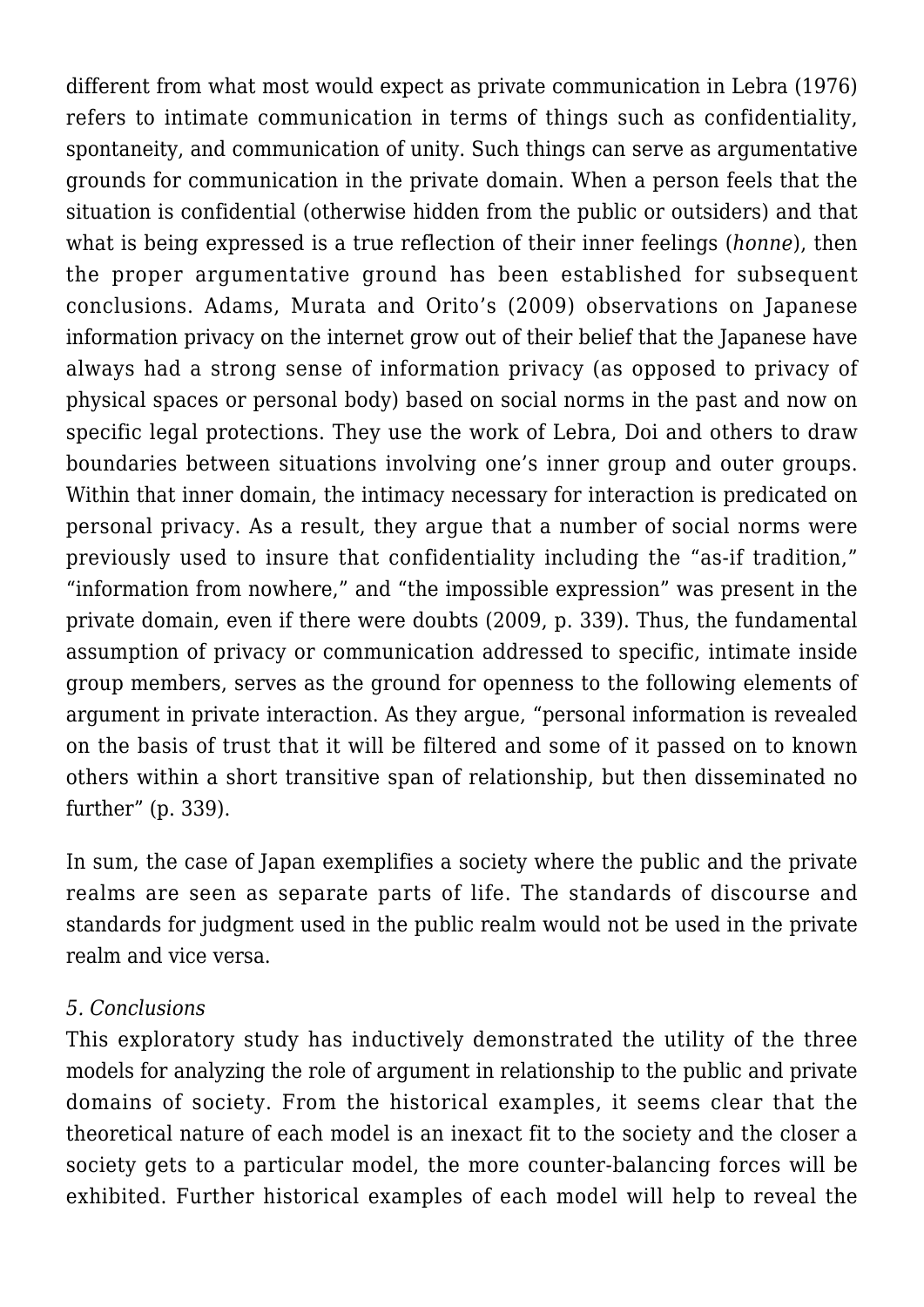degree to which tendencies are characteristic of the model and can be used to define the elements of each models.

#### **REFERENCES**

Adams, A. A., Murata, K. & Orito, Y. (2009). The Japanese sense of information privacy. *AI & Soc, 24,* 327-341.

Arendt, H. (1951). *The Origins of Totalitarianism*. NY: Harcourt Brace

Arendt, H. (1958). *The Human Condition.* Chicago & London: U. of Chicago Press. Barnlund, D. C. (1989). *Communicative Styles of Japanese and Americans: Images and Realities.* Belmont, CA: Wadsworth.

Carbaugh, D. (1993). "Soul" and "Self": Soviet and American cultures in conversation. *Quarterly Journal of Speech, 79,* 182-2000.

Carbaugh. D. (2005). *Cultures in Conversation.* Mahway, NJ: Lawrence Erlbuam.

Dewey, J. (1954). *The Public and its Problems.* Athens, OH: Swallow Press.

Figes, O. (2008). Private life in Stalin's Russia: Family narratives, memory and oral history. *History Workshop Journal, 65,* 117-137.

Fitzpatrick, S. (1999). *Everyday Stalinism: Ordinary Life in Extraordinary Times.* NY & Oxford: Oxford University Press.

Fitzpatrick, S. (2005). *Tear of the Masks! Identity and Imposture in Twentieth Century Russia.* Princeton & Oxford: Princeton University Press.

Goffman, E. (1963). *Behavior In Public Places: Notes On The Social Organization Of Gatherings*. New York, The Free Press of Glencoe.

Goffman, E. (1971). *Relations in Public*. New York, Basic Books.

Goodnight, G. T. (1982). The personal, technical and public spheres of argument: A speculative inquiry into the art of public deliberation. *Journal of the American Forensic Association, 18,* 214-227.

Graves, F., (2002). Redefining the 'Private Lives" of Public Officials. *Neiman Reports.* <http://www.nieman.hardvard.edu/reportsitem.aspx?id=101517>

Guseva, A. (2007). Friends and foes: Informal networks in the Soviet Union. *East European Quarterly, XLI,* 323-347.

Habermas, J. (2006). Political communication in media society: Does democracy still enjoy an epistemic dimension? The impact of normative theory on empirical research. *Communication Theory, 16,* 411-426.

Harris, S. E. (2005). In search of "ordinary" Russia: Everyday life in the NEP, the Thaw, and the communal apartment. *Kritika: Explorations in Russian and Eurasian History, 6,* 583-614.

Hazen, M. D. (2007). Argument and culture: Seeing one while seeing the other. In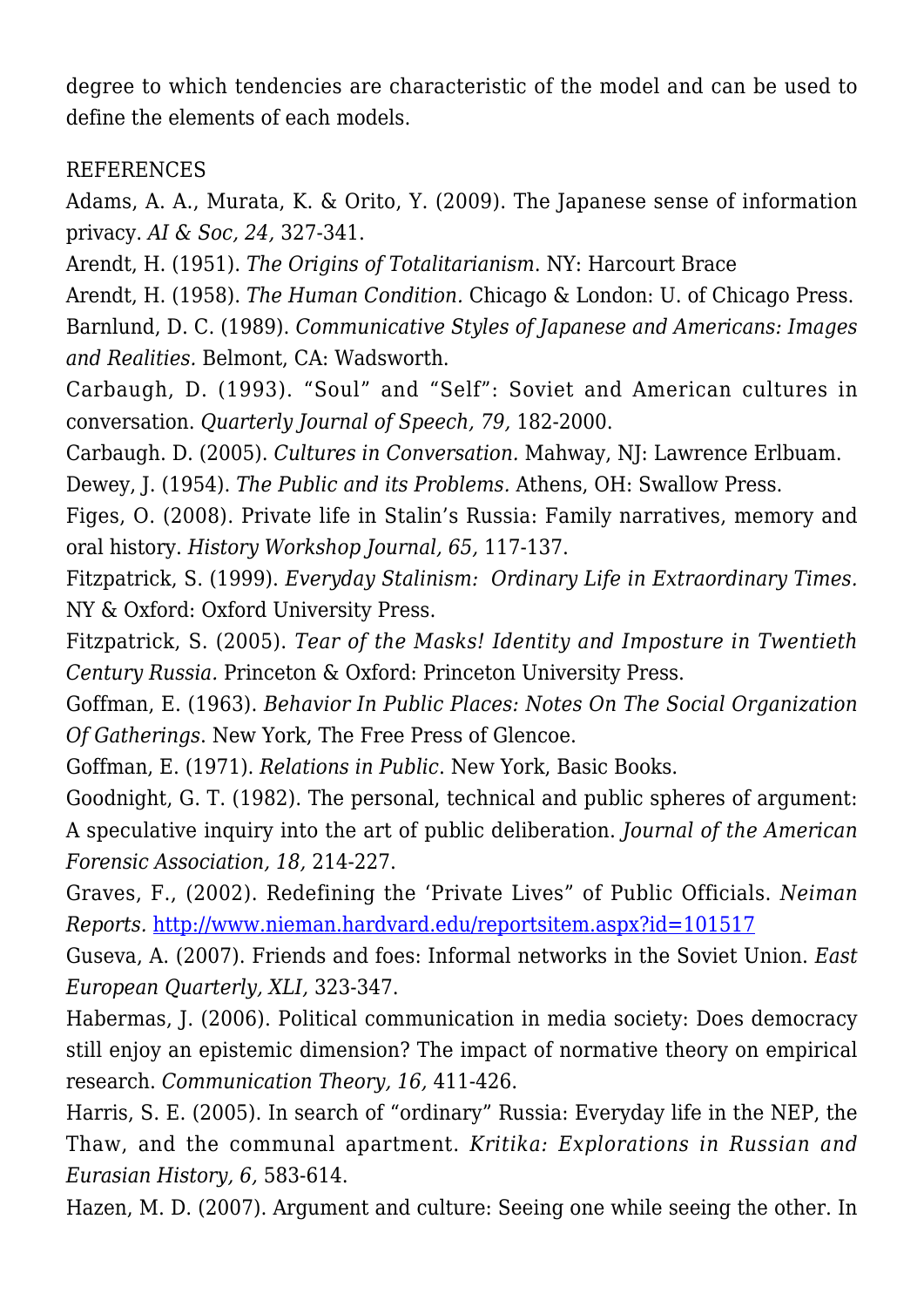F. H. van Eemeren, M. D. Hazen, P. Houtlosser and D. C. Williams (Eds.), *Contemporary Perspectives on Argumentation: Views from the Venice Argumentation Conference*(pp. 127-150). Amsterdam: Sic Sat.

Hazen, M. D. & Shi, R. (2009). Argument processes, harmony and conflict in Chinese societies. *China Media Research, 5,* 75-88.

Hellbeck, J. (2000). Speaking out: Languages of affirmation and dissent in Stalinist Russia. *Kritika: Explorations in Russian and Eurasian History, 1,* 71-96.

Heller, M. (1988). *Cogs in the Wheel: Formation of Soviet Man.* NY: Alfred A. Knopf.

Hill, J. (2001). Mock Spanish, covert racisms and the (leaky) boundary between public and private spheres. In S. Gal and K. Woolard (Eds.), *Language and Publics: The Making of Authority* (pp. 83-102). Manchester, UK: St. Jerome's Press.

Hoffmann, D. L. (2003). *Stalinist Values: The Cultural Norms of Soviet Modernity, 1917-1941.* Ithaca & London: Cornell University Press.

Inkeles, A. (1958). *Public Opinion in Soviet Russia: A Study of Mass Persuasion.* Cambridge, MA: Harvard University Press.

Kelly, C. (2002). Ordinary life in extraordinary times: Chronicles of the quotidian in Russia and the Soviet Union. *Kritika: Explorations in Russian and Eurasian History, 3,* 631-651.

Kennedy, G. (2001). Comparative rhetoric. In T. Sloane, (Ed.), *Encyclopedia of Rhetoric (pp. 137-143).* Oxford: Oxford U. Press.

Kluckhohn, F.R. & Strodtbeck, F.L. (1961). Variations in Value Orientations. Evanston, IL: Row, Peterson

Kotkin, S. (1995). *Magic Mountain: Stalinism as a Civilization.* Berkeley, CA: U. of California Press.

Lebra, T. (1976). *Japanese Patterns of Behavior.* Honolulu, HA: University of Hawaii Press.

Lebra, T. (2004). *The Japanese Self.* Honolulu, HA: University of Hawaii Press.

McVeigh, B. J. (1998). *Nature of the Japanese State: Rationality and Rituality.* London: Routledge.

Mamali, C. (1996). Interpersonal communication in totalitarian societies. In W. B. Gudykunst, S. Ting-Toomey & T. Nishida (Eds.), *Communication in Personal Relationships across Cultures* (pp. 217-234). Thousand Oaks, CA: Sage.

Matsumoto, D. (2006). Culture and cultural worldviews: Do verbal descriptions about culture reflect anything other than verbal descriptions of culture? *Culture & Psychology, 12,* 33-62.